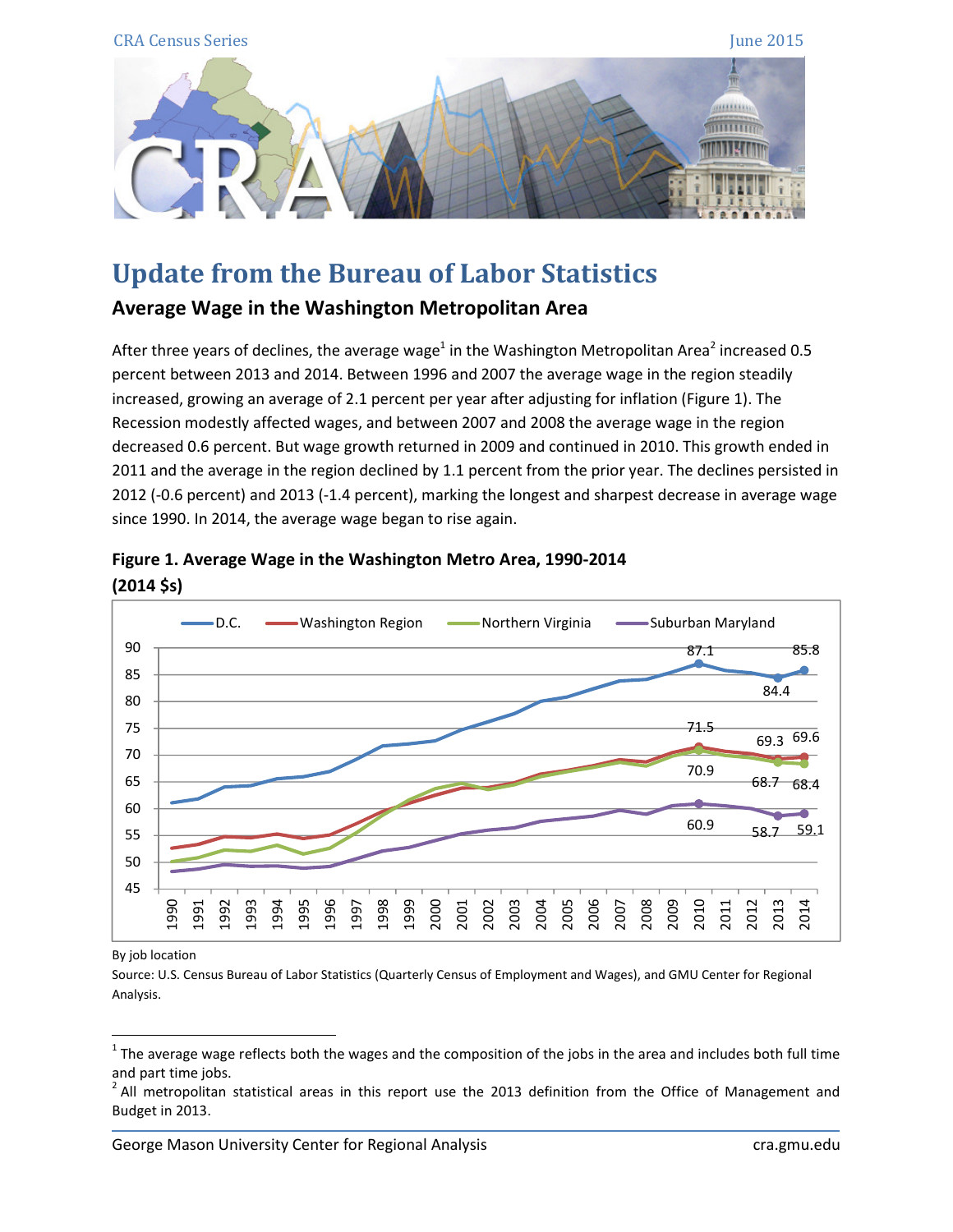

Between 2013 and 2014, the strongest gains in average wage occurred for jobs located in the District. The average wage in D.C. increased 1.7 percent to \$85,846 (Table 1). At \$59,089, the average wage in Suburban Maryland increased 0.7 percent from 2013. The average wage in Northern Virginia continued to decline, falling by 0.4 percent to \$68,385. Table 2, at the end of this report, shows the average wage in 2013 and 2014 by jurisdiction.

|               | 2014 Average Wage |                |                   |              | 2013-2014 % Change |         |                   |         |  |
|---------------|-------------------|----------------|-------------------|--------------|--------------------|---------|-------------------|---------|--|
|               | Private           | <b>Federal</b> | State &<br>Local* | <b>Total</b> | <b>Private</b>     | Federal | State &<br>Local* | Total   |  |
| D.C.          | 79,095            | 105,491        | 71,651            | 85,846       | 1.2%               | 4.7%    | $-4.2%$           | 1.7%    |  |
| Sub. MD       | 55,334            | 98,443         | 55,566            | 59,089       | 0.5%               | 1.8%    | 1.7%              | 0.7%    |  |
| No. VA        | 67,962            | 102,713        | 51,422            | 68,385       | $-0.6%$            | 2.8%    | 0.0%              | $-0.4%$ |  |
| <b>Region</b> | 66,287            | 103,238        | 55,421            | 69,645       | 0.1%               | 3.6%    | 0.3%              | 0.5%    |  |

| Table 1. Average Wage by Job Type in the Washington Metro Area, 2014 |  |
|----------------------------------------------------------------------|--|
| $(2014 \text{ S})$                                                   |  |

\*Excludes Manassas Park city

By job location

l

Source: U.S. Census Bureau of Labor Statistics (Quarterly Census of Employment and Wages), and GMU Center for Regional Analysis.

All sub-state areas had increases in the average wage of a Federal job, even as the number of Federal jobs declined. The average state and local wage increased by 0.3 percent for the region overall, driven by gains for Suburban Maryland. For the region, the average wage of a private sector job was nearly unchanged between 2013 and 2014, rising 0.1 percent. However, there was considerable variation by sub-state area: D.C. (+1.2 percent), Suburban Maryland (+0.5 percent), Northern Virginia (-0.6 percent). The decrease in Northern Virginia was largely driven by the average wage<sup>3</sup> of a Professional, Scientific and Technical Service job, which decreased 1.1 percent between 2013 and 2014.

<sup>&</sup>lt;sup>3</sup> Excludes Calvert, Clarke, Rappahannock, and the cities of Fredericksburg, Manassas and Manassas Park due to data limitations.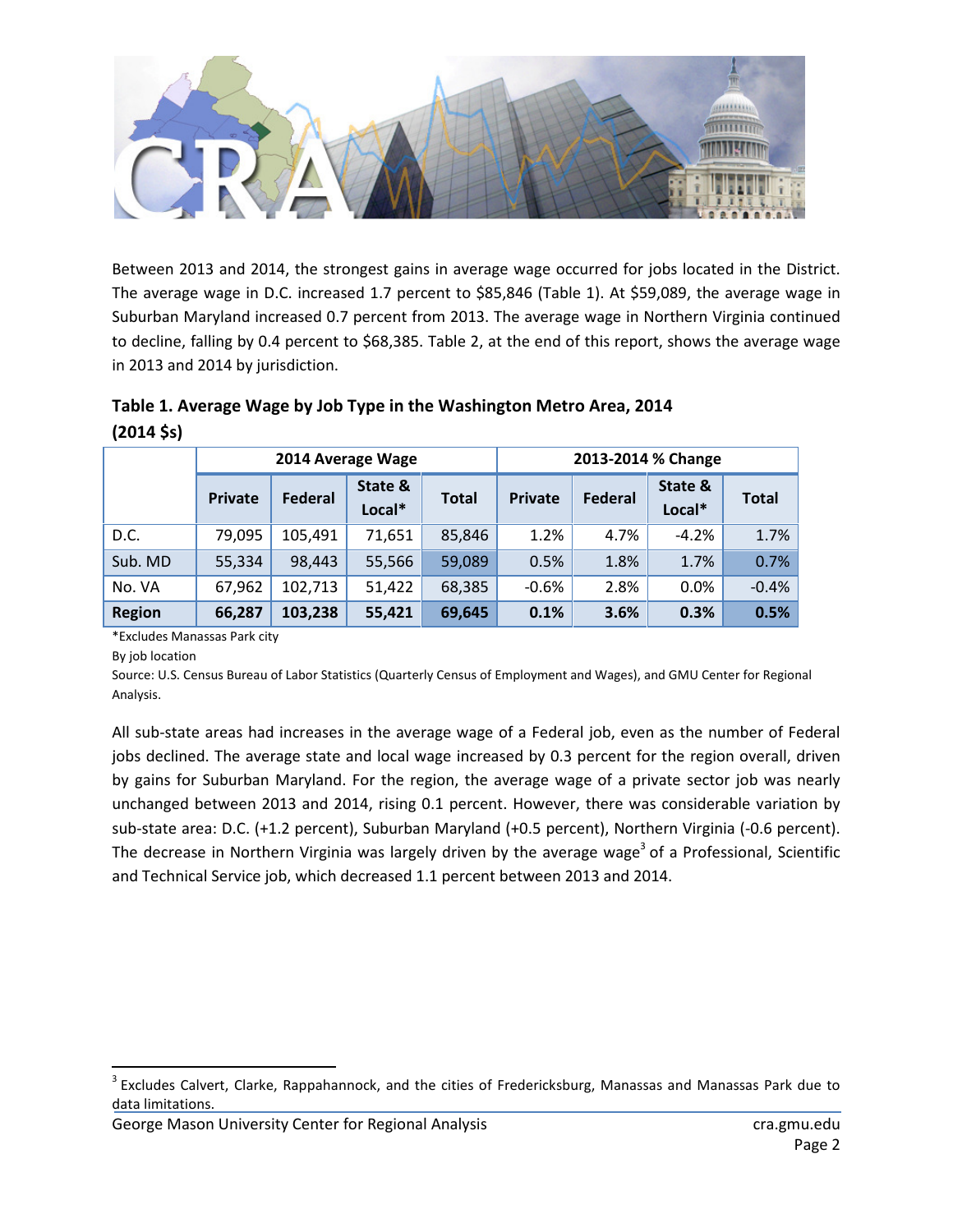

Wage Growth in the 15 Largest Employment Metros, 2013-2014

Of the 15 largest employment metros, the Washington region had the lowest increase in average wage (Figure 3). Seattle, Boston and Houston had the highest increases in average wage, while the Washington region trailed behind Philadelphia and Phoenix. Despite the relatively small gains, the average wage in the Washington region remains the third highest of these metros, behind only San Francisco (\$78,854) and New York (\$71,224).



Figure 3. Percent Change in Wage per Job, 2013-2014 (2014 \$s)

## By job location

Source: U.S. Census Bureau of Labor Statistics (Quarterly Census of Employment and Wages), and GMU Center for Regional Analysis.